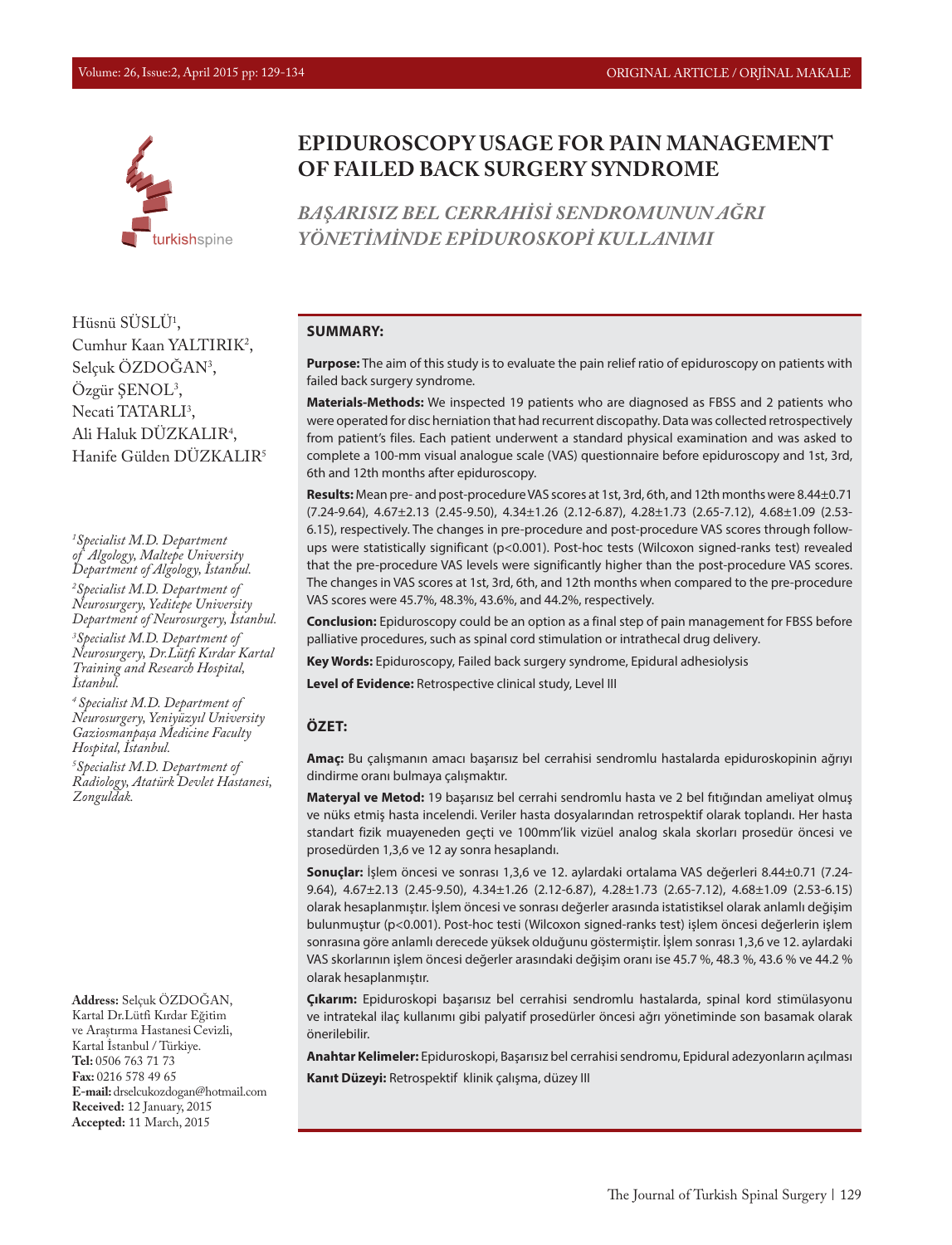## **INTRODUCTION:**

Epiduroscopic lysis of adhesions for epidural fibrosis is commonly performed procedure for treatment of failed back surgery syndrome (FBSS) and spinal stenosis (SS)<sup>13</sup>. FBSS is defined as persistent or recurrent back and/ or leg pain following an anatomically successful back surgery. SS is defined as anatomical narrowing of the central canal, lateral recesses, or foramina. Many studies have used ˂12 mm for relative stenosis and ˂10 mm for absolute stenosis to define lumbar SS in image-based modalities<sup>3,24</sup>. Prevalence rates of FBSS from past studies of heterogeneous populations provide a wide range, varying 10% to over 40% <sup>5</sup>.

Regardless of whether the epidural scar tissue was created by surgery or a non-surgical reason, the common suggestion for treating FBSS with epiduroscopy is that the presence of epidural fibrosis can both cause pain and prevent delivery of medications for relief. Another proposed mechanism of action for epiduroscopic lysis of adhesions is the wash out of inflammatory cytokines from the affected area<sup>13</sup>. Mechanical dissection of scar tissue at the level of the affected nerve root with the tip of the endoscope and constant instillation of saline may allow restoration of blood supply and nerve root nutrition with possible pain relief and nerve root recovery $\delta$ .

Endoscopic epidural adhesiolysis is a minimally invasive technique for the treatment of axial spine or radicular pain when conservative therapy has failed. We reported the results of 21 patients treated with endoscopic epidural adhesiolysis for FBSS.

## **MATERIALS AND METHOD:**

We inspected 19 patients who are diagnosed as FBSS and 2 patients who were operated for disc herniation that had recurrent discopathy. All 21 patients have had conservative therapies such as medical and physiotherapy and had been operated at least once for lumbar spinal diseases. Data was collected retrospectively from patients files. Inclusion criteria were to be older than age of 40, to have all type of conservative treatments and fail, had been operated for lumbar vertebral level with instrumentation, had been diagnosed as recurrent discopathy, visual analogue scale score ≥7 and have not been treated with any epidural injection methods before. Exclusion criteria were pregnancy, coagulation disorders, glaucoma, malignancy, or allergy to radio-opaque contrast medium, local anesthetics, steroids, or hyaluronidase, progressive motor disorders, incontinence and postsurgical pseudomeningocele. All patients treated with epiduroscopic epidural adhesiolysis.

## *Technique of Epiduroscopy:*

The patient was placed in the prone position on a horizontal operating table. A pillow was placed under the abdomen

to minimize lumbar lordosis. Cardiac and saturation monitorization is made and oxygen is given by nasal canule at 3lt/min. Sedation anesthesia was given with intravenous dosage of 0.02-0.05 mg/kg midazolam and 0.1-0.2 mg fentanyl. After sterile preparation of the surgical field, an 18-gauge Tuohy needle is introduced into the sacral hiatus, and its tip was confirmed to be in the caudal epidural space by lateral X-ray or by injection of a contrast medium (iotrolan 10 ml, Isovist 240; Schering, Osaka, Japan) through the needle. A 0.8-mm guide wire is then inserted through the needle under fluoroscopic guidance. Using the Seldinger technique, the 10F introducer (LMC pain treatment kit, EMOTEC**®**, Italy) with a 12F dilator was advanced over the guide wire into the sacral epidural space. After removal of the dilator and the guide wire, a 0.77mm endoscope (Polydiagnost**®**) (Figure-1) covered with a 8F video-guided catheter (PolyScope, Polydiagnost**®**) is introduced into the epidural space through the introducer. The endoscope is gently steered and advanced in a cephalic direction under direct vision in the epidural space. And also, fluoroscopy is used to determine the vertebral level of the endoscope tip(Figure-2).

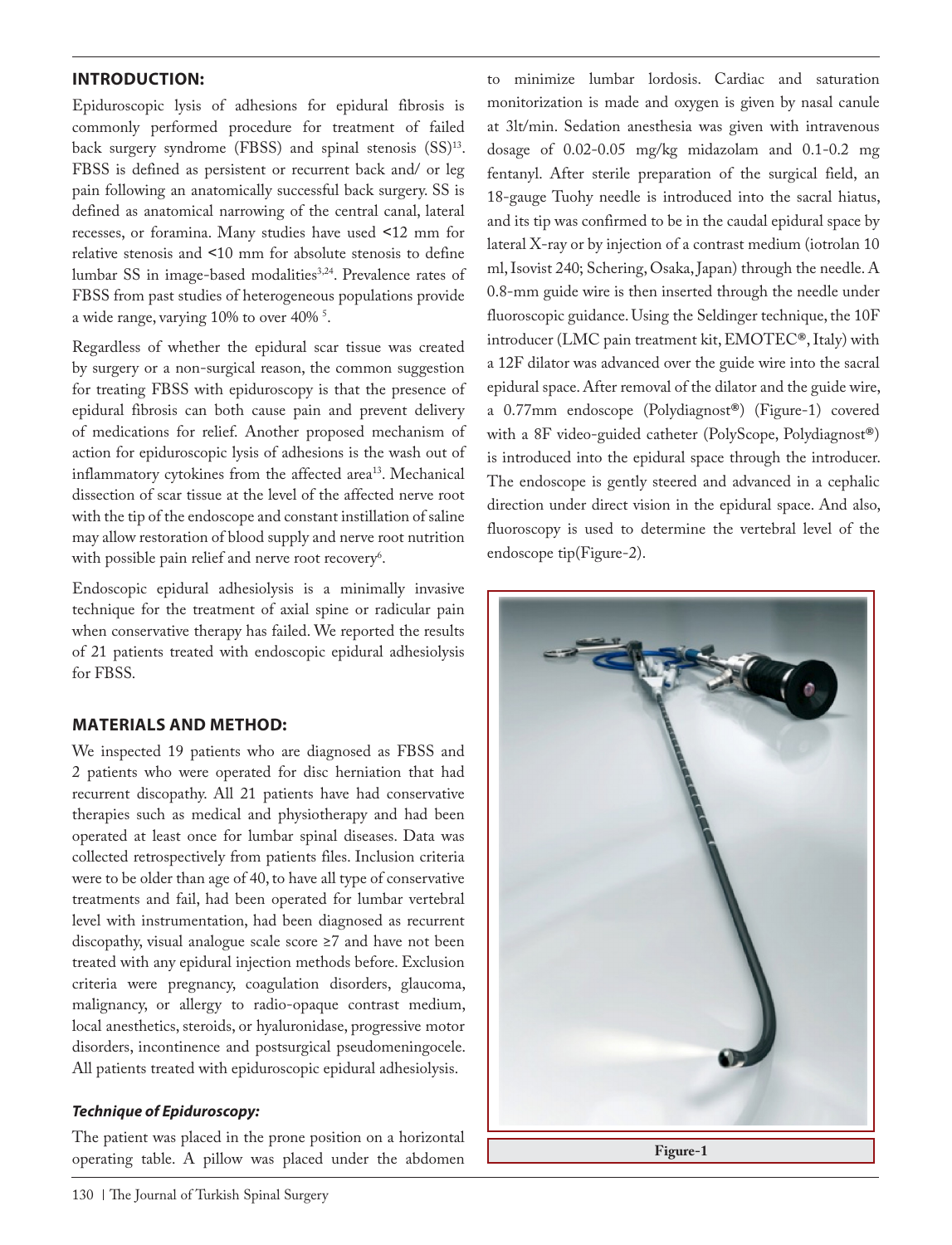

**Figure-2**

The epidural space was irrigated and distended by infusion of saline during the procedure to obtain a good visual field. When adhesions or heavy connective tissues were detected in the epidural space, they were broken down by bolus injections of a small amount of saline through the catheter combined with careful and gentle movement of the catheter. When a sufficient field to steer the endoscope could not be obtained, or paraesthesia or resistance was noted, no attempt was made to steer the epiduroscope into such an area. Before and after lysis of adhesions, epidurography was performed to determine if the connective tissue strands interfered with the nerve root. The procedure was terminated when epidurography demonstrated that the contrast medium had reached the affected nerve root sheaths.

At the end of the procedure, lidocaine 1% 8 ml and triamcinolone acetate 40 mg were injected around the area through the catheter. The mean (range) total volume of saline used during the procedure was 298 (100–650) ml. that aspirated at the end of the procedure mostly.

#### *Follow-up:*

Each patient underwent a standard physical examination and was asked to complete a 100-mm visual analogue scale (VAS) questionnaire, in which 0 mm represented no pain and 100 mm the worst imaginable pain, for low back pain and leg symptoms on movement during activities of daily living, before epiduroscopy and 1, 3, 6 and 12 months after epiduroscopy. Two patients who had recurrent disc herniations and they did not benefit from the procedure. So on they have had surgery after 3 months of the procedure.

## **Statistical Analyses**

Descriptive data of VAS scores were presented as mean, standard deviation, minimum and maximum. The categorical variable gender was presented as frequency and percent. The comparisons between independent two groups were conducted by Mann-Whitney U test. The changes during the follow-ups were compared by using Friedman test, and when a statistically significant difference was observed, post-hoc analyses were performed by Wilcoxon test. SPSS software version 21 (IBM Inc., USA) was used for the statistical analyses. Statistical significance level was considered as 0.05 in the analyses of this study.

## **RESULTS:**

Mean age of the patients was  $63.67 \pm 10.28$  (43-79) years. Eleven patients were female (52.4%), and 10 were male (47.6%). Mean age of the females and males were 67.73±9.06 years and 59.20±10.08 years, respectively. Females were significantly older than the males (p=0.048, Mann-Whitney U test).

Mean pre- and post-procedure VAS scores at 1<sup>st</sup>, 3<sup>rd</sup>, 6<sup>th</sup>, and 12th months were 8.44±0.71 (7.24-9.64), 4.67±2.13 (2.45- 9.50), 4.34±1.26 (2.12-6.87), 4.28±1.73 (2.65-7.12), 4.68±1.09 (2.53-6.15), respectively. The changes in pre-procedure and post-procedure VAS scores through follow-ups were statistically significant (p<0.001). Post-hoc tests (Wilcoxon signed-ranks test) revealed that the pre-procedure VAS levels were significantly higher than the post-procedure VAS scores.

The comparisons of pre- and post-procedure VAS scores according to gender are presented in Table 2. The analyses revealed that there were no significant differences between males and females regarding pre- and post-procedure VAS scores.

The changes in VAS scores at  $1<sup>st</sup>$ ,  $3<sup>rd</sup>$ ,  $6<sup>th</sup>$ , and  $12<sup>th</sup>$  months when compared to the pre-procedure VAS scores were 45.7%, 48.3%, 43.6%, and 44.2%, respectively.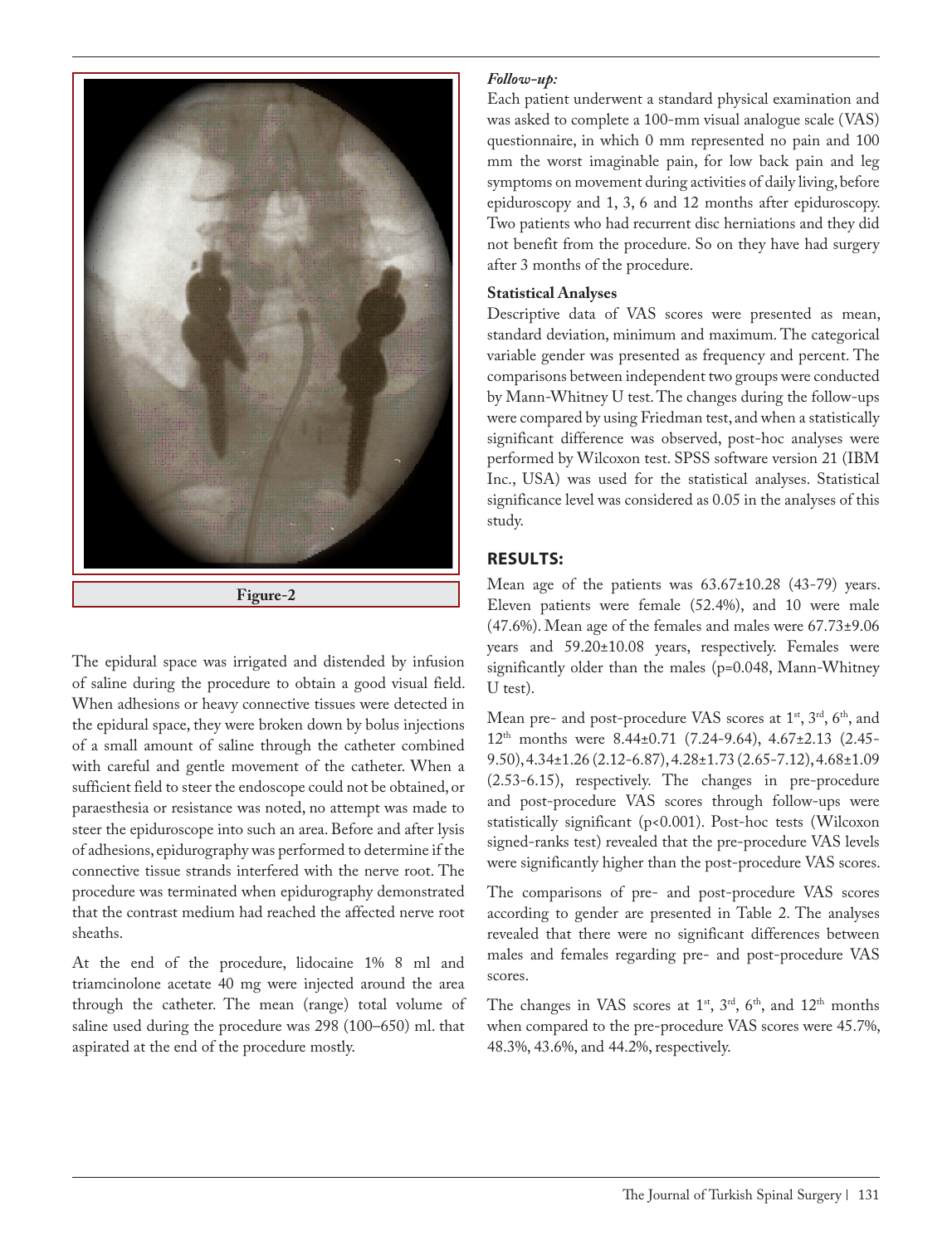| Table-1. Pre-procedure and post-procedure VAS scores (*: Friedman test) |      |                           |         |                |          |  |  |  |  |  |  |
|-------------------------------------------------------------------------|------|---------------------------|---------|----------------|----------|--|--|--|--|--|--|
|                                                                         | Mean | <b>Standard Deviation</b> | Minimum | <b>Maximum</b> |          |  |  |  |  |  |  |
|                                                                         | 8,44 | 0,71                      | 7,24    | 9,64           |          |  |  |  |  |  |  |
| 1.month VAS                                                             | 4,67 | 2,13                      | 2,45    | 9,50           |          |  |  |  |  |  |  |
| 3.month VAS                                                             | 4,34 | 1,26                      | 2,12    | 6,87           | $0.001*$ |  |  |  |  |  |  |
| 6.month VAS                                                             | 4,28 | 1,73                      | 2,65    | 7,12           |          |  |  |  |  |  |  |
| 12. moth VAS                                                            | 4,68 | 1,09                      | 2,53    | 6,15           |          |  |  |  |  |  |  |

| Table-2. Pre-procedure and post-procedure VAS scores according to gender |        |           |      |      |      |           |      |      |       |  |  |  |
|--------------------------------------------------------------------------|--------|-----------|------|------|------|-----------|------|------|-------|--|--|--|
|                                                                          | Female |           |      |      | Male |           |      | P    |       |  |  |  |
|                                                                          | Mean   | <b>SD</b> | Min  | Max  | Mean | <b>SD</b> | Min  | Max  |       |  |  |  |
| Preprocedure VAS                                                         | 8,34   | 0,73      | 7,24 | 9,64 | 8,55 | 0,70      | 7,54 | 9,56 | 0,573 |  |  |  |
| 1.month VAS                                                              | 4,45   | 1,61      | 2,45 | 7,35 | 4,92 | 2,66      | 2,54 | 9,50 | 0,944 |  |  |  |
| 3. month VAS                                                             | 4,39   | 1,43      | 2,12 | 6,87 | 4,29 | 1,06      | 3,13 | 6,54 | 0,934 |  |  |  |
| 6.month VAS                                                              | 4,78   | 1,28      | 2,65 | 7,12 | 3,73 | 2,05      | 0,00 | 5,12 | 0,258 |  |  |  |
| 12.moth VAS                                                              | 4,85   | 1,07      | 2,89 | 6,15 | 4,44 | 1,14      | 2,53 | 6,12 | 0,321 |  |  |  |

# **DISCUSSION:**

Epiduroscopy also known as periduroscopy, epiduraloscopy, extraduroscopy, and spinal endoscopy is a minimally invasive technique that offers diagnostic and therapeutic advantages in cases of chronic low back pain and radiculopathy. It is especially interesting in patients with FBSS which can be difficult to treat. FBSS, postlumbar surgery syndrome and postlaminectomy syndrome are terms used to describe patients who have undergone lumbar spine surgery with unsatisfactory outcomes1 . Presumed causes of FBSS include facet joint pain, epidural fibrosis, arachnoiditis, discitis, foraminal stenosis, canal stenosis, retained disc fragment, recurrent disc herniation, spinal instability and sacroiliac joint pain7 . The rate of FBSS can range from 10% to 50%, depending on the evaluation criteria used. Success of surgery rates may decrease to approximately 30% after the second surgery and 15% after the third<sup>9</sup>. In such cases, epiduroscopy can give us a better understanding of the cause of pain with visualization and improve the quality and efficacy of steroid injection or lysis of adhesions simultaneously 2.

All patients had low back and leg symptoms with positive postural factors, that were not cured by conservative therapy consisting of physiotherapy, bracing, non-steroidal antiinflammatory drugs (NSAIDs) and sporadic epidural injection of local anesthetics with or without steroids<sup>6</sup>. Patients with FBSS and symptomatic lumbar spinal stenosis frequently have

large amounts of scar tissue surrounding nerve roots, which forms as a result of nerve root inflammation, chronic chemical radiculitis, extrusion of nucleus pulposus and following surgical bleeding from spinal surgery<sup>12,17,19</sup>. Epidural scar tissue is thought to interfere with nerve root nutrition and blood supply and prevents the steroid solution from coming into contact with the nerve root<sup>20</sup>.

Endoscopic epidural adhesiolysis not only include adhesiolysis and washout of inflammatory cytokines, but also lavage of the epidural space, suppression of ectopic discharge from injured nerves and enhancing blood flow to ischemic nerve roots<sup>13</sup>. Local anesthetics induce sympathetic nerve blockade and improve blood flow to the ischemic neural elements<sup>28</sup>. Steroids reduce inflammatory edema of the injured nerve root and additionally improve intraneural blood flow<sup>26</sup>. Fibrosis is thought to cause leg pain by interfering with the mobility of the dural sleeves of the spinal roots<sup>16</sup>. Suggestion is that mobility of the nerve roots may be restored after epiduroscopy and this may contribute to the long-term pain relief, exceeding the intrinsic effective duration of epidural injectates<sup>9</sup>.

As for any procedural intervention, bleeding, meningitis and nerve damage are some of the general complications associated with epiduroscopy<sup>23</sup>. The added risks associated with entering the epidural space include cerebral spinal fluid leakage, subsequent post-dural puncture headache, neurological squeal resulting from a hematoma or compression from large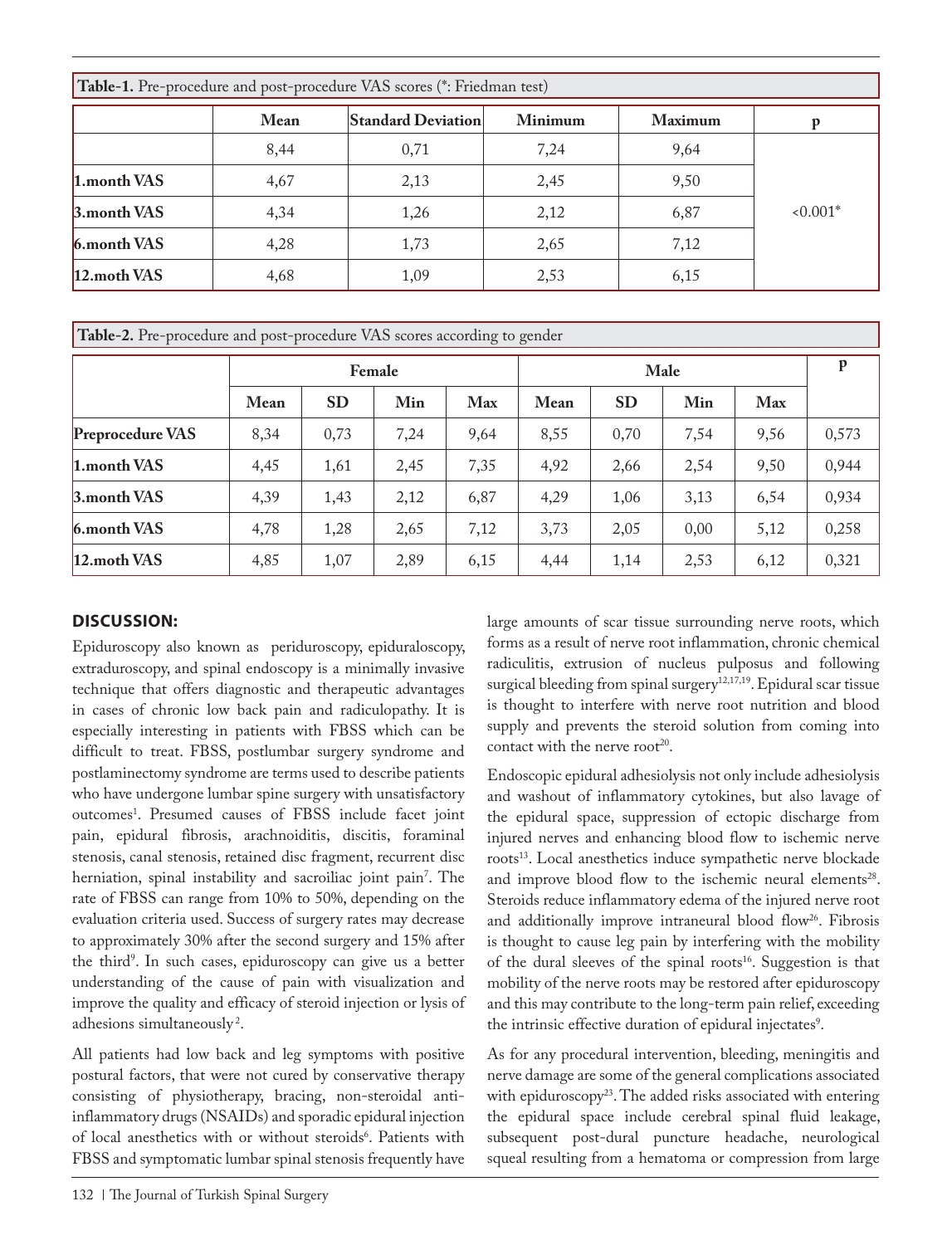volume inject administration like acute monoplegia, a bent needle tip, torn catheters during withdrawal, sheared catheter remnant, intrathecal placement of catheter, epidural abscess and neurogenic bladder<sup>8,11,18,21,25</sup>. We have no general or severe complication in our series.

At the present time, only a few prospective studies have been conducted to establish the benefits of epiduroscopy. Bosscher et al. showed with their 139 patient series with prospective study that lumbosacral epiduroscopy predicts outcome of treatment accurately in the majority of patients and they suggested that information obtained through epiduroscopy may carry significant diagnostic and prognostic value<sup>4</sup>. Geurts et al reported a prospective study included 20 patients with the relief of pain results 55% at third, 40% at sixth, 35% ninth and 35% at twelfth months'. Richardson et al. inspected 38 patients prospectively and at the end of 12-month period results showed statistically significant reductions in pain scores and disability<sup>19</sup>. Although many retrospective small series studies have described the clinical effectiveness and costeffectiveness of epiduroscopy in patients with herniated disks or severe low back pain after back surgery<sup>9,14,22</sup>. Although there are various reports as interlaminar approach with endoscopy, epiduroscopic laser neural decompression and ozone application by endoscopy<sup>2,10,15</sup>. Our results are supporting the literature pain relief ratios on the treatment of FBSS with epiduroscopy.

Epiduroscopy has great value in the diagnosis of nerve root pathology and is more sensitive than gadolinium enhanced magnetic resonance imaging for visualizing scar tissue<sup>27</sup>. The role of epiduroscopic adhesiolysis in patients with epidural scar tissue affecting nerve root nutrition warrants further investigation. The better outcome obtained in some patients with the epiduroscopy technique can be related to direct visualization of the pathological areas, better diagnosis, more accurate lysis of adhesions, and direct application of steroids and hyaluronidase at the site of the pathology.

Although definite evidence cannot be drawn from our study about the efficacy of the technique without having a control group, the decrease in median VAS evaluated in our study suggests that epiduroscopy could be an option as a final step of pain management for FBSS before palliative procedures, such as spinal cord stimulation or intrathecal drug delivery.

## **REFERENCES:**

- 1. Avellanal M, Diaz-Reganon G, Orts A, Soto S. One-year results of an algorithmic approach to managing failed back surgery syndrome. *Pain Res Manag* 2014; 19(6): 313-316.
- 2. Avellanal M, Diaz-Reganon G. Interlaminar approach for epiduroscopy in patients with failed back surgery syndrome. *Br J Anaesth* 2008; 101: 244-249.
- 3. Bolender NF, Schönström NS, Spengler DM. Role of computed tomography and myelography in the diagnosis of central spinal stenosis. *J Bone Joint* Surg 1985; 67-A: 240-246.
- 4. Bosscher HA, Heavner JE. Lumbosacral epiduroscopy findings predict treatment outcome*. Pain Pract* 2014; 14(6): 506-514
- 5. Chan CW, Peng P. Failed back surgery syndrome. *Pain Med* 2011; 12: 577-606.
- 6. Dashfield AK, Taylor MB, Cleaver JS, Farrow D. Comparison of caudal steroid epidural with targeted steroid placement during spinal endoscopy for chronic sciatica: a prospective, randomized, double blind trial. *Br J Anaesth* 2005; 94: 514–519.
- 7. Geurts J, Kallewaard J, Richardson J, Groen G. Targeted methylprednisolone acetate-hyaluronidase-clonidine injection after diagnostic epiduroscopy for chronic sciatica: a prospective, 1-year follow-up study. *Reg Anesth Pain Med*  2002; 27: 343–352.
- 8. Ho KY, Manghnani P. Acute monoplegia after lysis of epidural adhesions: a case report. *Pain Pract* 2008; 8: 404- 407.
- 9. Igarashi T, Hirabayashi Y, Seo N, Saitoh K, Fukuda H, Suzuki H. Lysis of adhesions and epidural injection of steroid/local anesthetic during epiduroscopy potentially alleviate low back and leg pain in elderly patients with lumbar spinal stenosis. *Br J Anaesth* 2004; 93: 181–187.
- 10. Jo DH, Kim ED, Oh HJ. The Comparison of the Result of Epiduroscopic Laser Neural Decompression between FBSS or not. *Korean J Pain* 2014; 27(1): 63-67.
- 11. Justiz R, Taylor V, Day M. Neurogenic bladder: a complication after endoscopic adhesiolysis with return of bladder function while using nitrofurantoin. *Anesth Analg* 2010; 110: 1496-1498.
- 12. Kayama S, Konno S, Olmarker K, Yabuki S, Kikuchi S. Incision of the annulus fibrosus induces nerve root morphologic, vascular and functional changes. An experimental study. *Spine* 1996; 21: 2539–2543.
- 13. Lee F, Jamison DE, Hurley RW, Cohen SP. Epidural Lysis of Adhesions. *Korean J Pain* 2014; 27(1): 3-15.
- 14. Manchikanti L, Pakanati R, Pampati V, Fellows B. The value and safety of epidural endoscopic adhesiolysis. *Am J Anesthesiol* 2000; 27: 275–259.